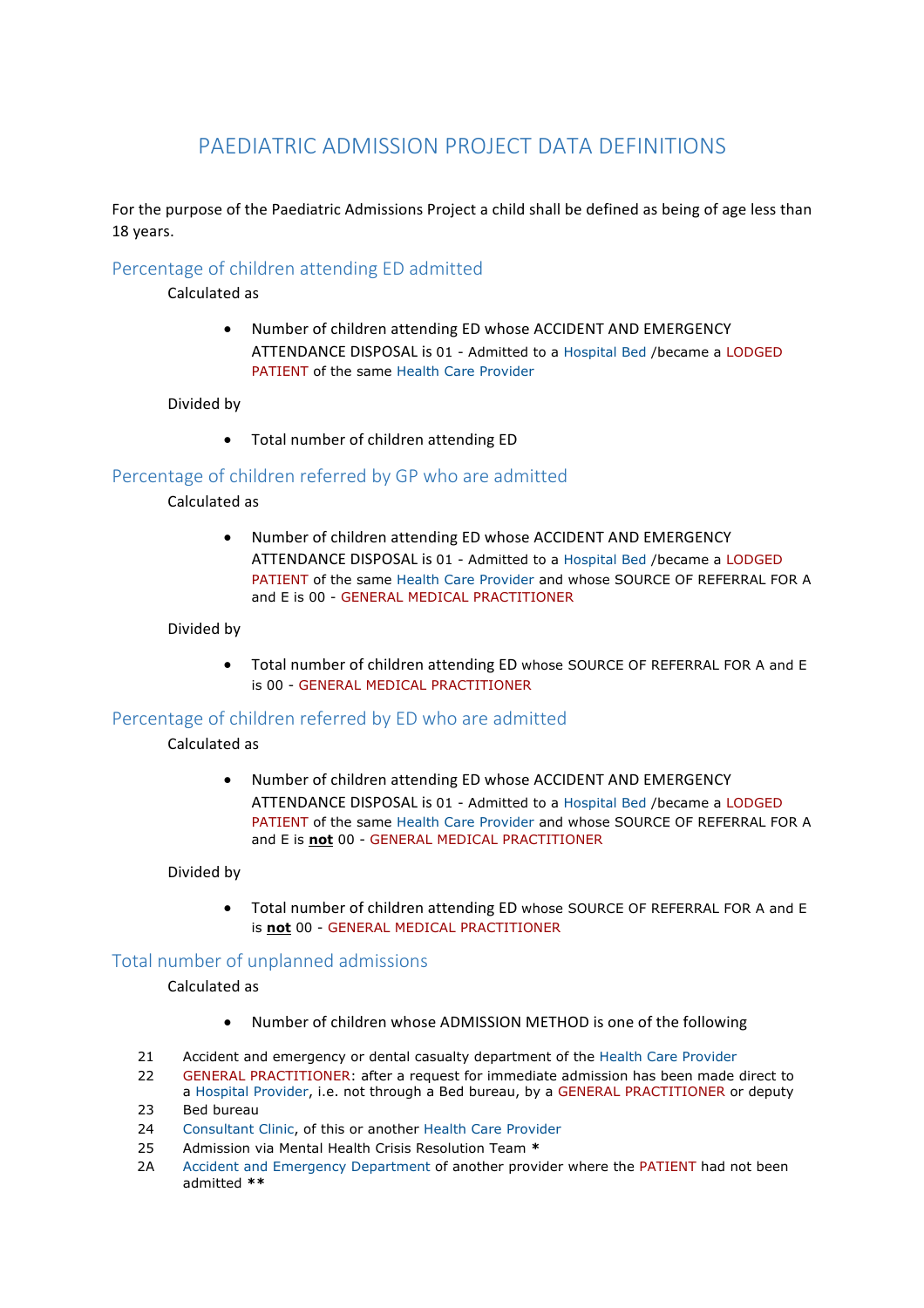- 2B Transfer of an admitted PATIENT from another Hospital Provider in an emergency **\*\***
- 2C Baby born at home as intended **\*\***
- 2D Other emergency admission **\*\***
- 28 Other means, examples are: **\*\*\***
	- admitted from the Accident and Emergency Department of another provider where they had not been admitted
		- transfer of an admitted PATIENT from another Hospital Provider in an emergency
		- baby born at home as intended

## Length of stay of unplanned admissions

Calculated as

- Discharge Date minus Admission Date for all children whose ADMISSION METHOD is one of the following
- 21 Accident and emergency or dental casualty department of the Health Care Provider
- 22 GENERAL PRACTITIONER: after a request for immediate admission has been made direct to a Hospital Provider, i.e. not through a Bed bureau, by a GENERAL PRACTITIONER or deputy
- 23 Bed bureau
- 24 Consultant Clinic, of this or another Health Care Provider
- 25 Admission via Mental Health Crisis Resolution Team **\***
- 2A Accident and Emergency Department of another provider where the PATIENT had not been admitted **\*\***
- 2B Transfer of an admitted PATIENT from another Hospital Provider in an emergency **\*\***
- 2C Baby born at home as intended **\*\***
- 2D Other emergency admission **\*\***
- 28 Other means, examples are: **\*\*\***
	- admitted from the Accident and Emergency Department of another provider where they had not been admitted
		- transfer of an admitted PATIENT from another Hospital Provider in an emergency
		- baby born at home as intended

### Age of child who is an unplanned admission

Calculated as

- AGE ON ADMISSION is derived as the number of completed years between the PERSON BIRTH DATE of the PATIENT and the START DATE (HOSPITAL PROVIDER SPELL)
- Into categories: (0-1/2-5/6-10/11-15/16-18)

### Readmission rate of children seen in PAU

This will have to be undertaken locally by information teams within the Trusts

#### Calculated as

- The number of children seen in PAU who have an admission in the following 2 days whose ADMISSION METHOD is one of the following
- 21 Accident and emergency or dental casualty department of the Health Care Provider
- 22 GENERAL PRACTITIONER: after a request for immediate admission has been made direct to a Hospital Provider, i.e. not through a Bed bureau, by a GENERAL PRACTITIONER or deputy
- 23 Bed bureau
- 24 Consultant Clinic, of this or another Health Care Provider
- 25 Admission via Mental Health Crisis Resolution Team **\***
- 2A Accident and Emergency Department of another provider where the PATIENT had not been admitted **\*\***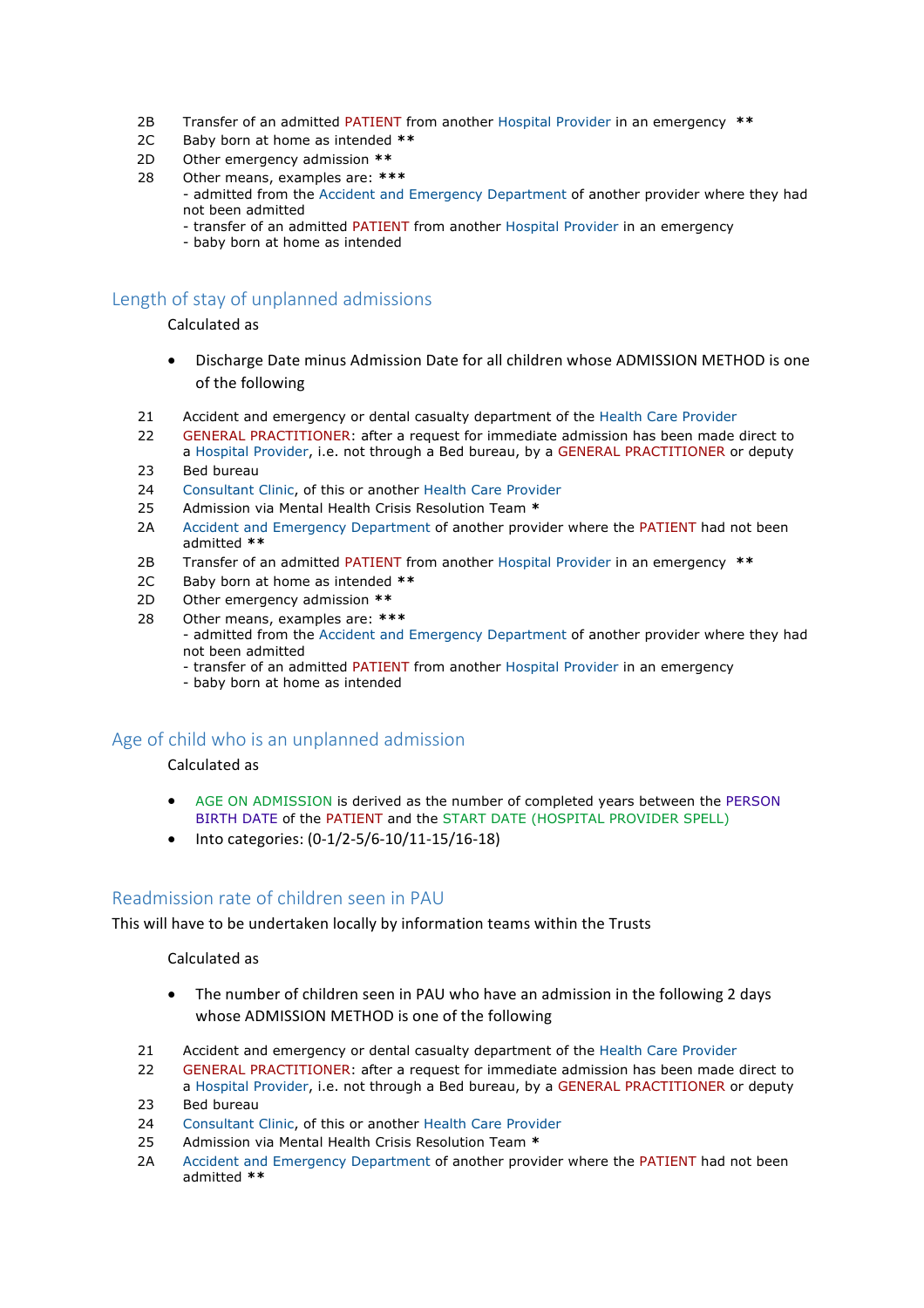- 2B Transfer of an admitted PATIENT from another Hospital Provider in an emergency **\*\***
- 2C Baby born at home as intended **\*\***
- 2D Other emergency admission **\*\***
- 28 Other means, examples are: **\*\*\*** - admitted from the Accident and Emergency Department of another provider where they had not been admitted
	- transfer of an admitted PATIENT from another Hospital Provider in an emergency
	- baby born at home as intended

#### Divided by

 $\bullet$  The number of children seen in PAU

## Readmission rate of children admitted to a ward and discharged

This will have to be undertaken locally by information teams within the Trusts

#### Calculated as

- The number of children discharged from the hospital following an admission whose ADMISSION METHOD is in the following table and who have an admission in the following 2 days whose ADMISSION METHOD is in the following table
- 21 Accident and emergency or dental casualty department of the Health Care Provider
- 22 GENERAL PRACTITIONER: after a request for immediate admission has been made direct to a Hospital Provider, i.e. not through a Bed bureau, by a GENERAL PRACTITIONER or deputy
- 23 Bed bureau
- 24 Consultant Clinic, of this or another Health Care Provider
- 25 Admission via Mental Health Crisis Resolution Team **\***
- 2A Accident and Emergency Department of another provider where the PATIENT had not been admitted **\*\***
- 2B Transfer of an admitted PATIENT from another Hospital Provider in an emergency **\*\***
- 2C Baby born at home as intended **\*\***
- 2D Other emergency admission **\*\***
- 28 Other means, examples are: **\*\*\***
	- admitted from the Accident and Emergency Department of another provider where they had not been admitted
		- transfer of an admitted PATIENT from another Hospital Provider in an emergency
		- baby born at home as intended

#### Divided by

- The number of children discharged from the hospital following an admission whose ADMISSION METHOD is in the following table
- 21 Accident and emergency or dental casualty department of the Health Care Provider
- 22 GENERAL PRACTITIONER: after a request for immediate admission has been made direct to a Hospital Provider, i.e. not through a Bed bureau, by a GENERAL PRACTITIONER or deputy
- 23 Bed bureau
- 24 Consultant Clinic, of this or another Health Care Provider
- 25 Admission via Mental Health Crisis Resolution Team **\***
- 2A Accident and Emergency Department of another provider where the PATIENT had not been admitted **\*\***
- 2B Transfer of an admitted PATIENT from another Hospital Provider in an emergency **\*\***
- 2C Baby born at home as intended **\*\***
- 2D Other emergency admission **\*\***
- 28 Other means, examples are: **\*\*\*** - admitted from the Accident and Emergency Department of another provider where they had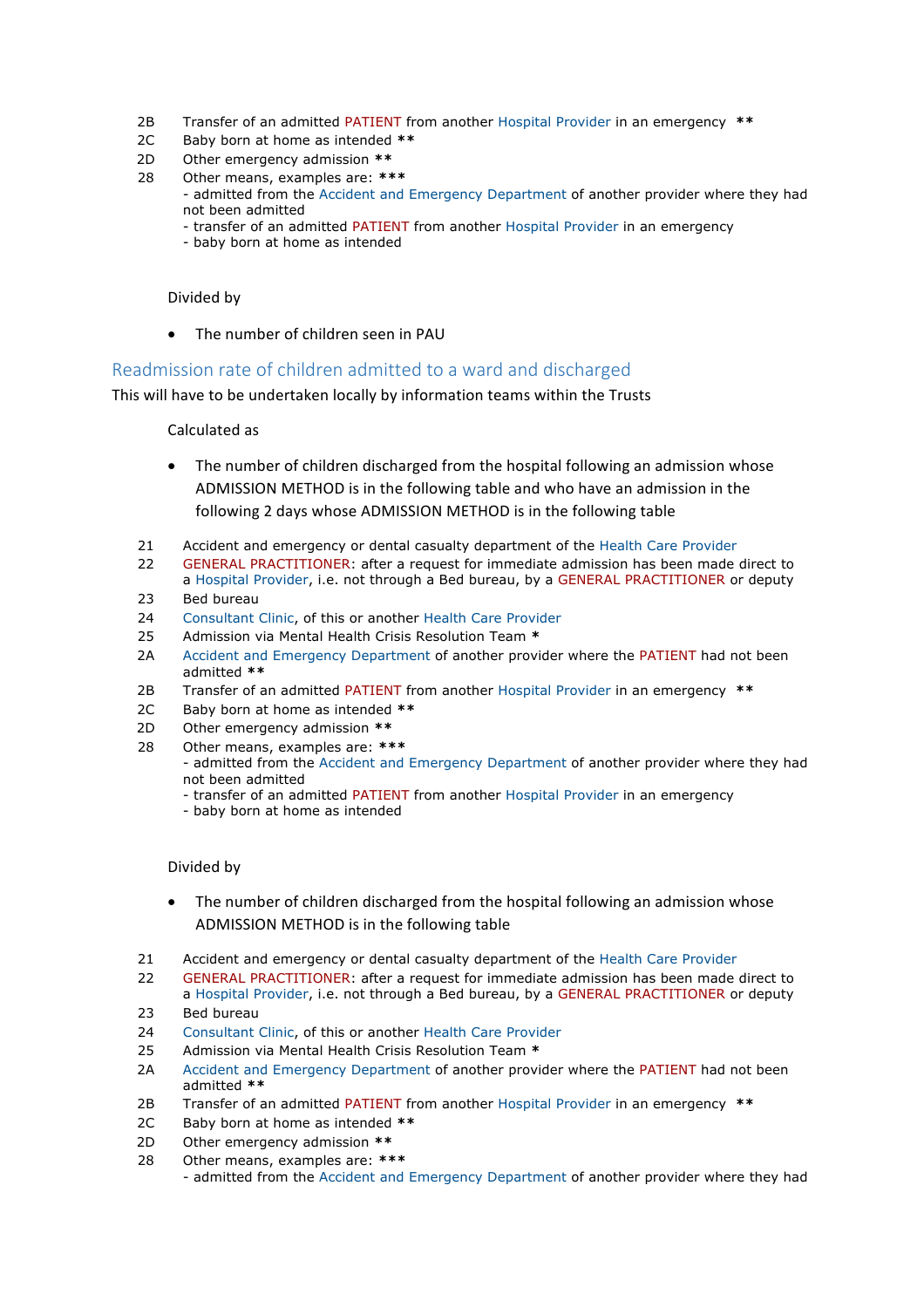not been admitted

- transfer of an admitted PATIENT from another Hospital Provider in an emergency

- baby born at home as intended

## **ADMISSION METHOD**

The method of admission to a Hospital Provider Spell.

Note: see ELECTIVE ADMISSION TYPE for a full definition of Elective Admission.

*National Codes:*

**Elective Admission**, when the DECISION TO ADMIT could be separated in time from the actual admission:

- 11 Waiting list
- 12 Booked
- 13 Planned

Note that this does not include a transfer from another Hospital Provider (see 81 below).

**Emergency Admission**, when admission is unpredictable and at short notice because of clinical need:

- 21 Accident and emergency or dental casualty department of the Health Care Provider
- 22 GENERAL PRACTITIONER: after a request for immediate admission has been made direct to a Hospital Provider, i.e. not through a Bed bureau, by a GENERAL PRACTITIONER or deputy
- 23 Bed bureau
- 24 Consultant Clinic, of this or another Health Care Provider
- 25 Admission via Mental Health Crisis Resolution Team **\***
- 2A Accident and Emergency Department of another provider where the PATIENT had not been admitted **\*\***
- 2B Transfer of an admitted PATIENT from another Hospital Provider in an emergency **\*\***
- 2C Baby born at home as intended **\*\***
- 2D Other emergency admission **\*\***
- 28 Other means, examples are: **\*\*\***

- admitted from the Accident and Emergency Department of another provider where they had not been admitted

- transfer of an admitted PATIENT from another Hospital Provider in an emergency
- baby born at home as intended

**Maternity Admission**, of a pregnant or recently pregnant woman to a maternity ward (including delivery facilities) except when the intention is to terminate the pregnancy

- 31 Admitted ante-partum
- 32 Admitted post-partum

#### **Other Admission** not specified above

- 82 The birth of a baby in this Health Care Provider
- 83 Baby born outside the Health Care Provider except when born at home as intended.
- 81 Transfer of any admitted PATIENT from other Hospital Provider other than in an emergency

Note: The classification has been listed in logical sequence rather than alphanumeric order.

**\*Note - National Code 25** *'Admission via Mental Health Crisis Resolution Team'* **is only valid for use in the Mental Health and Learning Disabilities Data Set and the Commissioning Data Set schema version 6-2. This value is not permitted to flow in Commissioning Data Set schema version 6-1-1. Users of Commissioning Data Set version 6-1 must map National Code**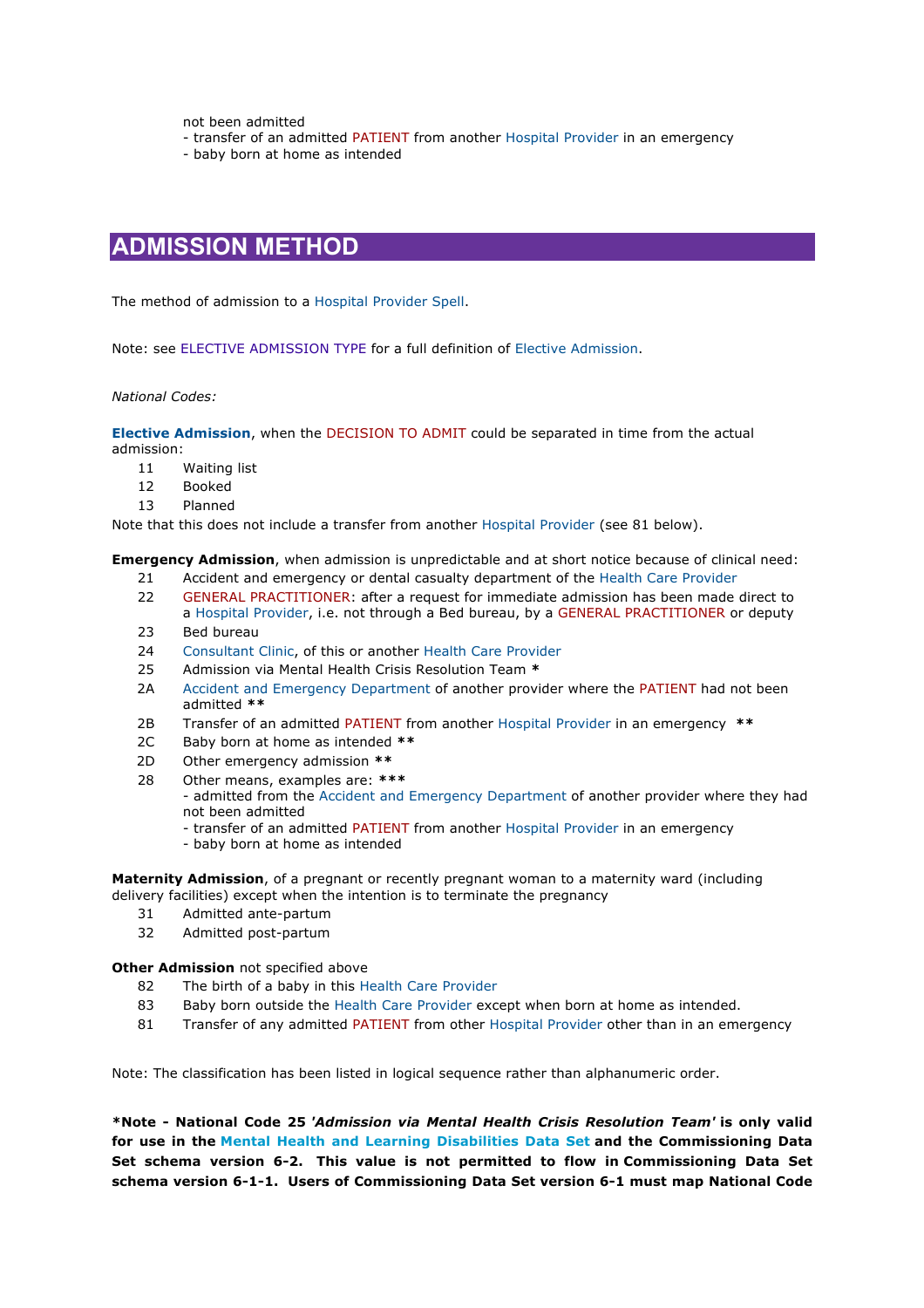**25 to another appropriate ADMISSION METHOD code for the purposes of flowing data through the Commissioning Data Set schema version 6-1-1.**

**\*\* Note - National Codes 2A, 2B, 2C and 2D have been introduced to replace National Code 28** *'Other means'***. Health Care Providers should use these codes locally for collection of data as soon as possible. However the codes are only enabled to flow in the Commissioning Data Set schema version 6-2, and this must NOT be done until Secondary Uses Service Release 13 (April 2013) as the Payment Grouper will not be updated to use the codes until then. Users should map locally collected new codes to old value 28 until notified by the Information Centre that they are accepted by the Payment Grouper. Records containing these codes prior to April 2013 will U group and will consequently not attract tariff. Also, users of Commissioning Data Set schema 6-1-1 should map these values to National Code 28 for submission in these data sets, until they are able to migrate to Commissioning Data Set version 6-2.**

**\*\*\* Note - National Code 28 should only be used in Commissioning Data Set version 6-1, and in Commissioning Data Set version 6-2 until advised by the Health and Social Care Information Centre (as per note \*\* above). Otherwise it should only be used after April 2013 in Commissioning Data Set Version 6-2 where Health Care Providers have not yet updated their systems to collect National Codes 2A, 2B, 2C and 2D, or for submission of historical data which was not collected using the new National Codes. National Code 28 will be retired when Commissioning Data Set version 6-1 is superseded.**

# **ACCIDENT AND EMERGENCY ATTENDANCE DISPOSAL**

A code to identify how an Accident and Emergency Attendance might end.

#### *National Codes:*

- 01 Admitted to a Hospital Bed /became a LODGED PATIENT of the same Health Care Provider
- 02 Discharged follow up treatment to be provided by GENERAL PRACTITIONER
- 03 Discharged did not require any follow up treatment
- 04 Referred to A&E Clinic
- 05 Referred to Fracture Clinic
- 06 Referred to other Out-Patient Clinic
- 07 Transferred to other Health Care Provider
- 10 Died in DEPARTMENT
- 11 Referred to other health CARE PROFESSIONAL
- 12 Left DEPARTMENT before being seen for treatment
- 13 Left DEPARTMENT having refused treatment
- 14 Other

For the Accident and Emergency Clinical Quality Indicators, further guidance on National Code *'Left DEPARTMENT before being seen for treatment'* is available on the Health and Social Care Information Centre website.

## **SOURCE OF REFERRAL FOR A and E**

The source of referral of each Accident and Emergency Episode.